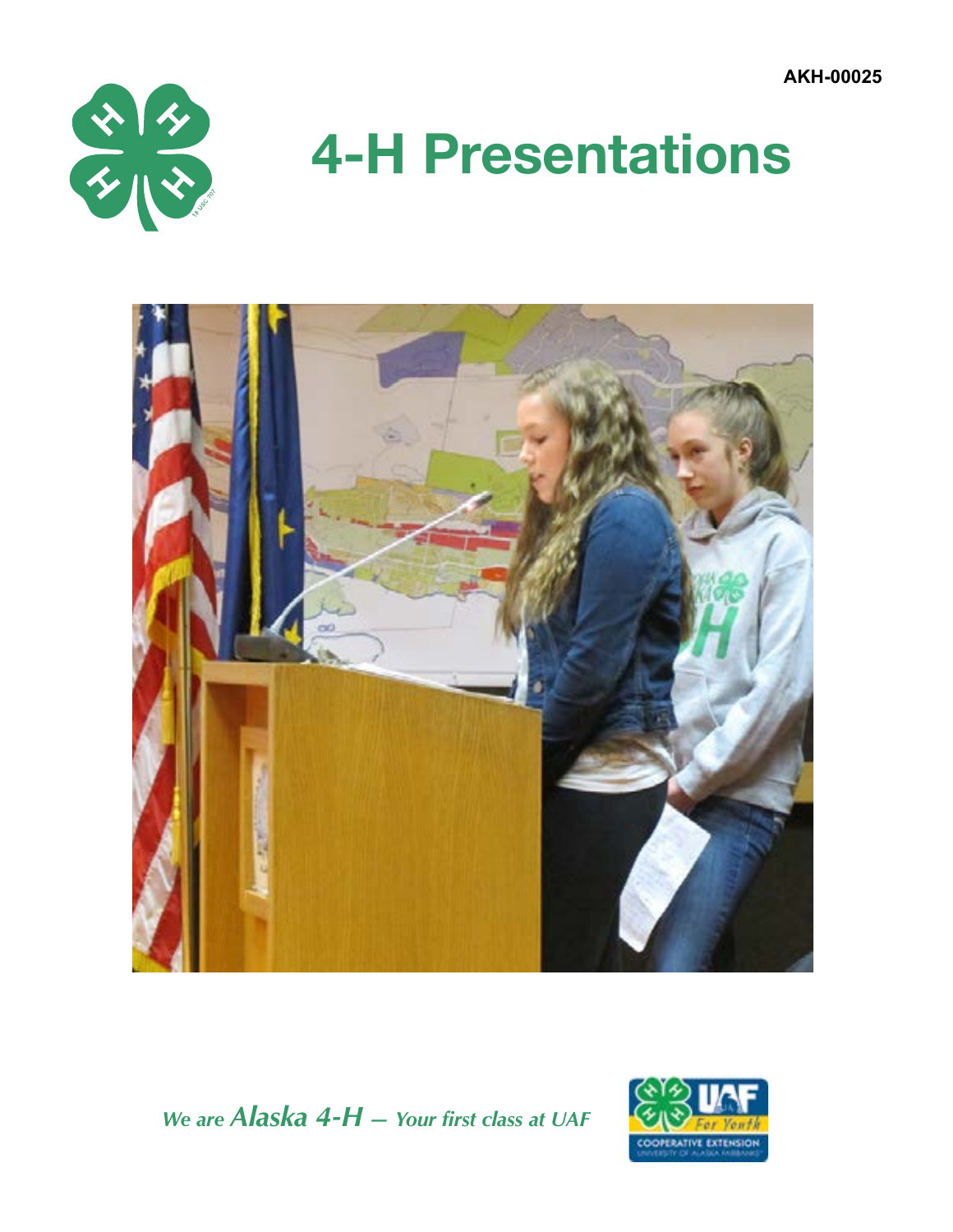### **Should I Do a Presentation?**

Does the thought of speaking in front of others make you sweat? 4-H presentations to the rescue! Participating in presentation opportunities in 4-H will help you:

- Learn to organize and present information
- Gain self-confidence and public speaking skills
- Become more knowledgeable and teach others
- Respond to questions
- Compete for awards and recognition

#### **Opportunities Abound**

- Club presentations
- Community service organizations
- District, state or national contests
- School classes
- Teaching workshops
- Talent shows and special events
- YouTube and other online sites
- Camps
- Drama productions, puppet shows and theater
- Radio and television
- Fair exhibits and events

#### **What Can It Be?**

Most 4-H presentation contests include the following categories:

**Demonstration:** Shows how to do something. Visual aids and posters may be used. The demonstration could include a talent (skit, musical number, comedy, etc.) or cultural arts (dramatic reading, music, dance or other performing arts).

**Illustrated Talk:** Tells about a topic related to an educational display. Visual aids, posters, slides, PowerPoint, video or digital media may accompany the presentation.

#### **Speech:**

A **Prepared Speech** is written and delivered by the member. It may be informative, persuasive or entertaining. Note cards may be used, but no visual aids are permitted.

An **Extemporaneous Speech** is where the participant is given a topic (or a choice of two or three topics) and research materials, with a time limit to prepare, then makes the presentation.

*Regardless of the type, all presentations should include the three main parts outlined in this publication: the Introduction, the Body and the Conclusion.*

#### **How Do I Get Started?**

- 1. **Choose a topic** of interest to you and others.
- 2. **Research your topic,** theme or demonstration idea.
- 3. **Develop an outline and time frame** to help you organize the steps in the process and gather the equipment, supplies, illustrations and knowledge required.
- 4. **List the important steps** and processes to be discussed and arrange in logical order.
- 5. **Outline the explanation necessary to go with each step** or process. Remember that people learn in different ways, so the presentation should include both verbal and visual information.
- 6. **List and prepare** the necessary material, equipment, illustrations, models etc.
- 7. **Organize your introduction** (what, who, why), **main body** (what, how, why) and **conclusion** (summary, questions, closing).
- 8. **Plan your appearance.** Wear suitable clothing; be neat and clean.
- 9. **Practice** and practice more; use a mirror.
- 10.**Be prepared** if things go wrong or are forgotten.
- 11.**Evaluate ways** to improve.

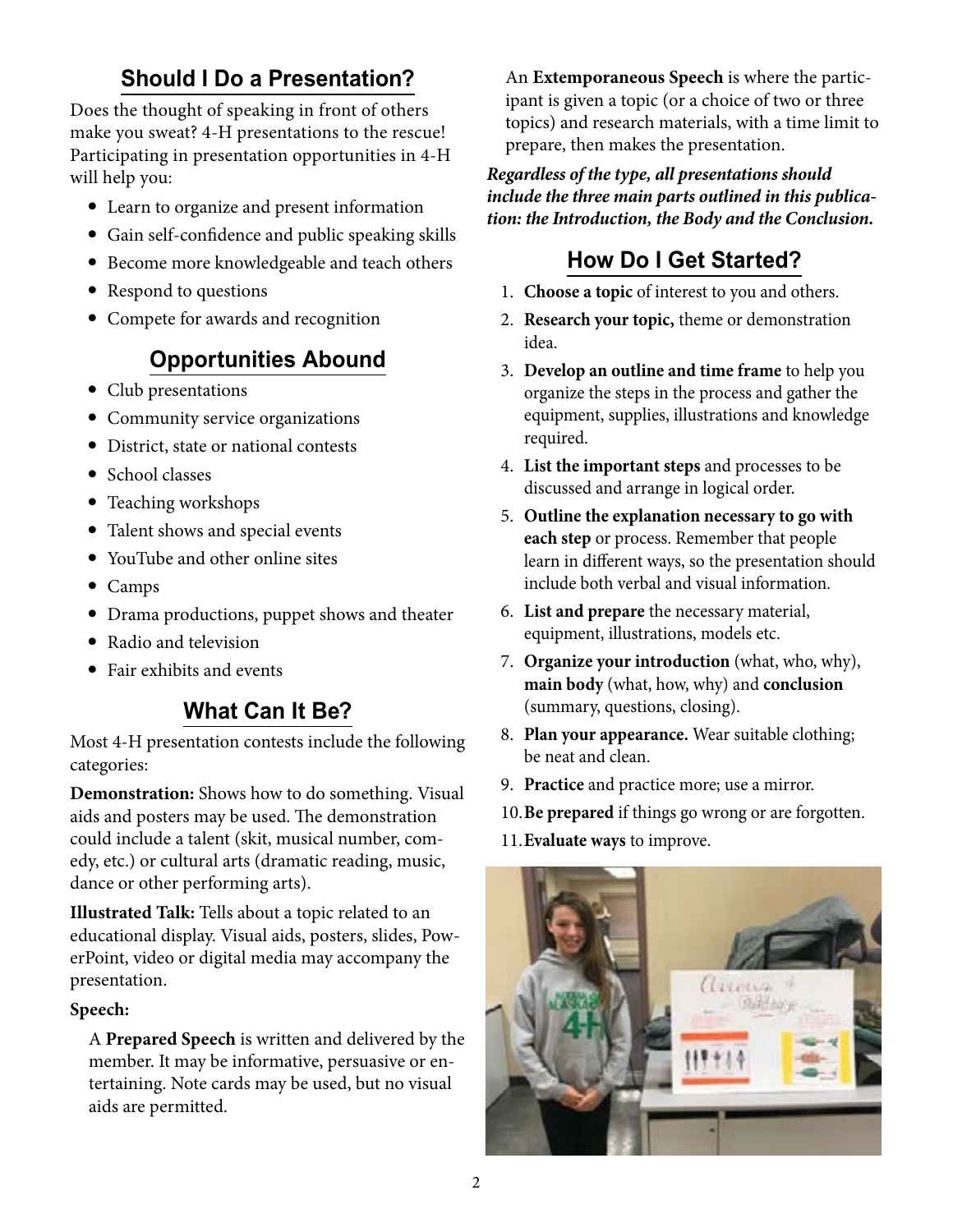#### **Resources**

- 4-H *Public Presentation Guide,* Texas A&M System Extension, http://texas4h.wpengine.com/wpcontent/uploads/2015/09/publications\_public\_speaking\_presentation\_guide.pdf
- *Demonstrations for 4-H Members,* 4-H Circular 909R, Ohio 4-H Youth Development, https://www. ohio4h.org/sites/ohio4h/files/d6/files/publications/documents/4H\_909R.pdf
- *Speak Up With Confidence,* BUL 880, University of Idaho Extension, https://www.uidaho. edu/-/media/UIdaho-Responsive/Files/Extension/4-H/27511-Speak-Up-Confidence. pdf?la=en&hash=A54AD3AE9498696A33A53CC72B673D0132DF4B7A

# **- Preparing for a Competition**

*This information is taken from UAF Cooperative Extension past publications and Speakeasy, a program developed by 4-H Agent Cindy Osterlund, Oregon State University Extension.*

Demonstrations, illustrated talks and prepared speeches are important parts of the 4-H program. They can be done as an individual or as a team. But just what are they and how do they differ?

### **Demonstrations**

- A demonstration is **doing**.
- A demonstration is **showing** how by **making** or **doing** something.
- A demonstration should have a **finished product.**
- A demonstration is best given to a smaller audience so everyone can see it.

### **Illustrated Talks**

- An illustrated talk is talking.
- An illustrated talk is telling how by showing pictures, charts, models, graphs, equipment, slides, video or digital media etc.
- An illustrated talk may or may not have a finished product.
- An illustrated talk can involve a larger audience.

### **Speeches**

A prepared speech is **written and delivered** by the member. It may be informative, persuasive or entertaining.

 Note cards may be used but **no visual aids** are permitted. Older youth encouraged to give the speech without note cards.

An **extemporaneous (impromptu) speech** is also written and delivered by the member.

 The participant is given a topic (or a choice of two or three topics) and research materials, with a time limit to prepare. They then make the presentation.

## **Suggested Time**

| 3-5 minutes    |
|----------------|
| 5-15 minutes   |
| $7-15$ minutes |
| 10-20 minutes  |
|                |

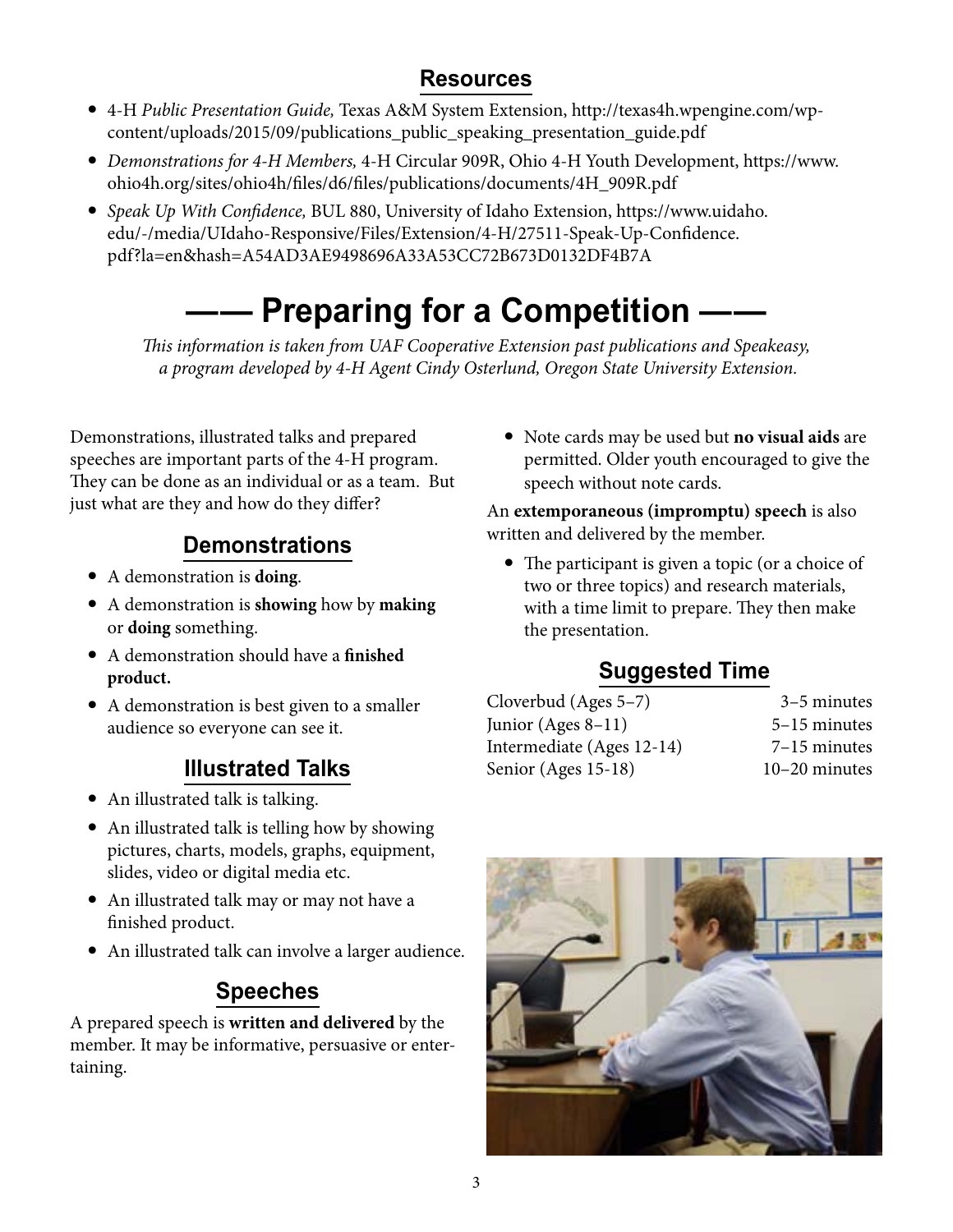#### **Choosing a Subject**

- Pick a topic that is interesting to you and preferably one that is familiar to you.
- Limit your presentation to one process or main idea.
- Learn all the facts you can about your subject.
- Plan the steps and what you will do or say.
- After you have the plan, choose a catchy title.

#### **All Presentations Have Three Parts**

**Introduction:** *Tell them what you are going to tell them.*

Your job is to:

- 1. Get the audience's attention.
- 2. Introduce yourself. This can be done before or after the overview. Introductions should include your name, your age, your number of years in 4-H and your club name.
- 3. Give a quick overview. Perhaps tell how you became interested in the topic.

#### **Body:** *Tell them.*

This is the main part of the presentation. Tell the audience what you want them to do or learn.

- 4. Pick two or three basic points and plan your outline around these points.
- 5. If you are showing or explaining how to do something, the audience must know:

**What** is being explained. **How** it is being done. **Why** it is being done.

Creative ways to share the body of your presentation could include:

**Interpretive reading:** The participant reads any published written work, such as a children's story, poetry, essay or an excerpt from a novel.

**Talent:** An individual or a group performs a skit, musical number, comedy routine etc.

**Cultural arts:** Individual or group presentation such as a dramatic reading, music, dance or other performing arts. Costumes, props and visual aids are encouraged.

Show all of the steps in the process so the audience

gets the complete picture or completed project at the end. If appropriate, show the finished product.

**Conclusion or Summary:** *Tell them what you told them.*

- 6. Review the two or three main points of your presentation.
- 7. Help your audience want to try your ideas.
- 8. Share your sources.
- 9. Tell them your presentation is over. "This concludes my presentation. Are there any questions?"
- 10. Questions: Repeat the questions back before you answer them or work the question into your answer. If you don't know the answer, say so and offer to find out and get back to them.
- 11. After the questions, end with:
	- A thank you
	- A paper, recipe, resource list or other handout for future reference
	- Samples to show or share with your audience
	- A smile!

#### **Keep in Mind**

Demonstrations and illustrated talks need a **title poster or slide,** which should include:

- The title of demonstration or illustrated talk
- Name, age and years in 4-H of presenter
- Your club name (optional)

**Setup and take down** is part of the presentation and is judged; it should be done by the participant. Arrangement of materials must be convenient and attractive and allow the audience to see all steps of the workmanship.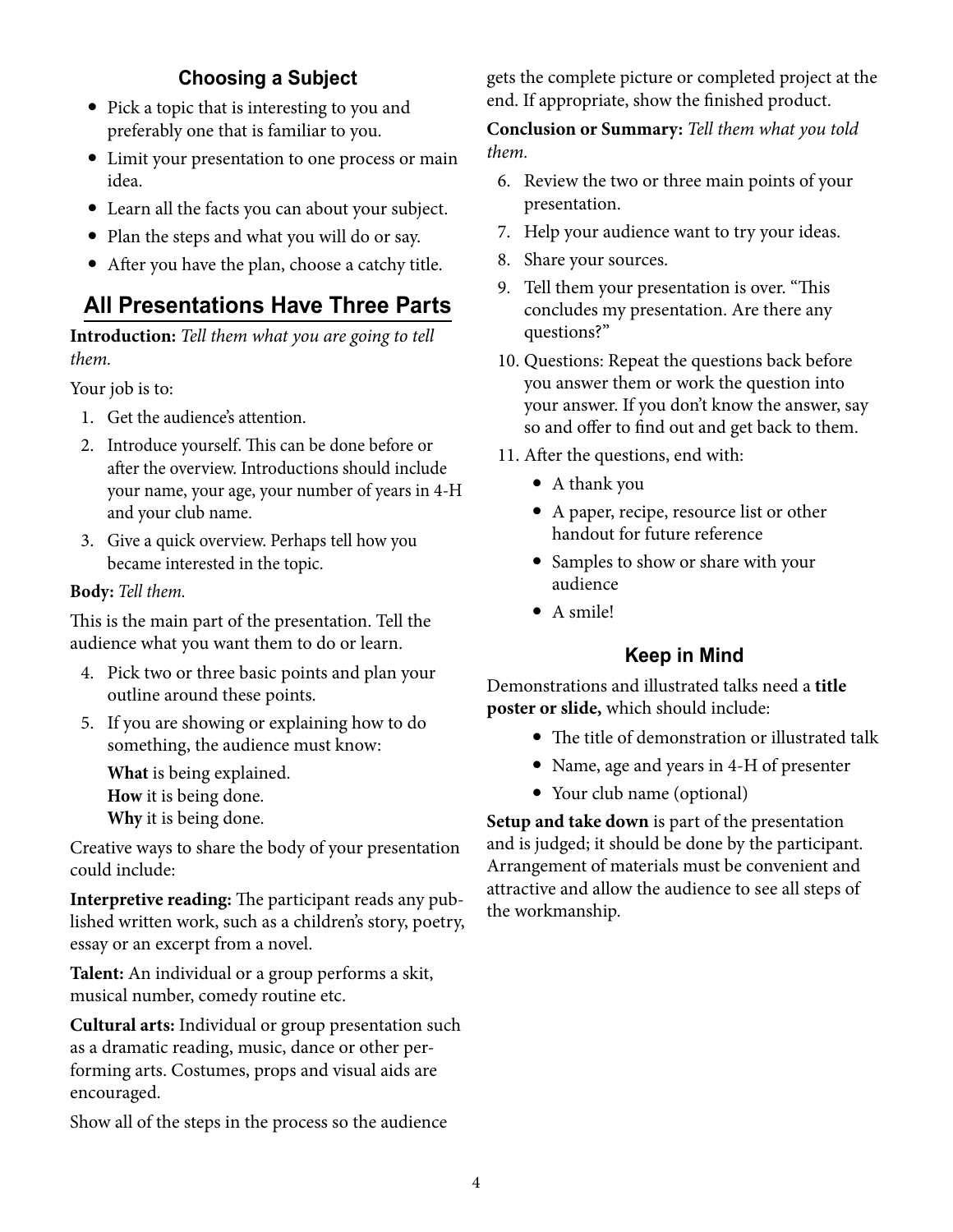#### **Visuals**

Visuals are what you use to help illustrate your presentation and help the audience see how you do it. Visuals may be equipment, posters, charts, slides, videos or other objects.

#### **Using Visuals**

Use visuals only while demonstrating the point they illustrate, then set aside or they may detract from the rest of your presentation. Have them in order of use and within easy reach. Each should attract attention, be simple and neat, serve a purpose, be easy to use and fit smoothly into the demonstration.

Use the **real thing** when:

- You want to involve as many of the five senses as possible.
- The object is practical to carry, transport and maintain.
- The object is unusual or interesting enough to hold the audience's attention.

Use **models** or miniatures when:

- The real item is very large or small or impractical to transport.
- Inside or cutaway views help tell your story

Use **boards** (chalk, dry-erase, flannel, magnetic) when:

 You want to "show how" or build on a story or process.

Use textual visuals, such as **posters and signs** when:

- You are presenting ideas that cannot be visualized.
- You want to show organization, flow, quantities, percentages, changes over time, trends or projection of data.

#### Use **photographs and pictures** when:

- You cannot show an object itself and a picture may be the next best visual.
- You want to show something larger than life size or show clearer detail.
- You show changes over time or step-by-step processes.
- You show things that are difficult to show by other means, such as emotions.

Use **drawings or line art** when:

- Abstraction or simplification emphasizes that which is shown.
- Real objects or photographs are not available.

When **drawing freehand**, use pencil first, then ink or markers. If tracing or copying pictures, use tracing paper or acetate to make it easier.

**Silhouettes** (black outlines of objects) can be cut from dark paper or colored in and look best on a plain background. The outline is important and should be sharp. Eliminate most details.

#### **Poster and Display Guidelines**

- Title posters should show your title, name, age, years in 4-H and club name.
- Use a margin of 2 inches or more on the sides and 3 inches on top and bottom.
- Use one or two simple fonts. One-inch lowercase letters can be read at a distance of 32 feet, 2-inch letters at 64 feet and 3-inch at 128 feet.
- Spacing between lines should be equal to the size of the lettering.
- Include important steps, lists of supplies, recipes or ingredients.
- A summary poster may include important points to remember and references.
- The sources (references) or quotes by others should be listed and acknowledged.

#### **Audiovisual Guidelines**

- The content should be center stage.
- Use animation, transitions and other tools to emphasize your points.
- Avoid too many colors, special effects or small words (see above on word size).
- Most people read from left to right, so design your content accordingly.
- Don't read your presentation, and practice your pace to not be overly fast or slow.
- Use common audiovisual equipment and have a backup plan in case of technical problems.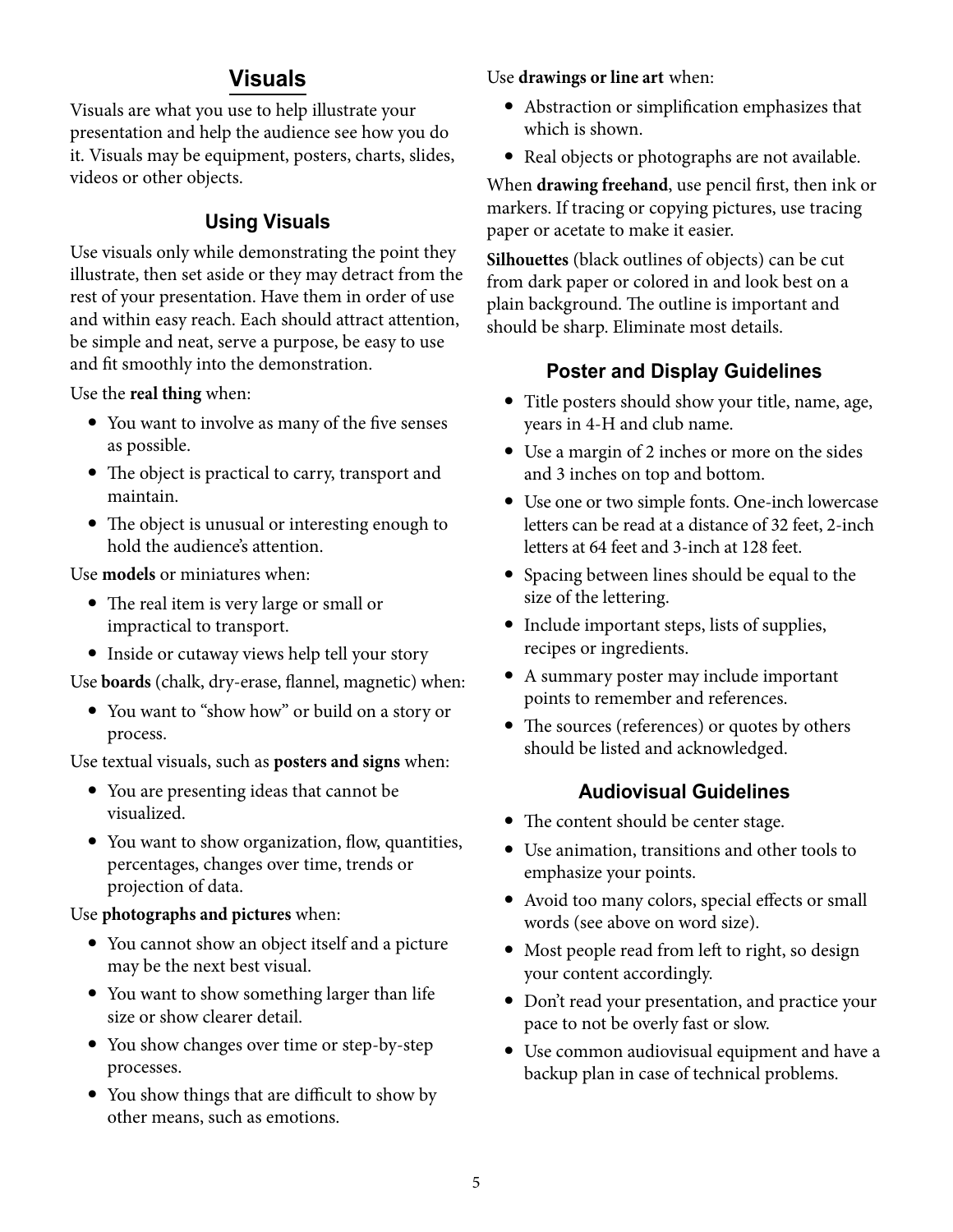#### **Tips and Tricks**

Don't forget about how you present yourself.

- 1. **Eye contact:** Be sure to look at your audience even when you are demonstrating (be sure to practice). Don't just look at the judge or mom.
- 2. **Talk while you are demonstrating** and avoid long periods of silence. Practice "doing" while talking.
- 3. **Get and keep the audience's attention** by being friendly and enthusiastic.
- 4. **Use good posture,** look neat and clean, and dress the part.
- 5. **Avoid nervous habits** such as swaying from side to side, putting your hands in your pockets or standing on one foot, saying "ya know," "um," etc.
- 6. **Speak slowly, clearly and loud enough** to be heard in the back row; get rid of your gum.
- 7. **Have a backup plan** in case of emergencies such as a power outage.
- 8. **Work space:** Have everything as neat and orderly as possible. Use lists to be sure you have everything you need and trays for organizing supplies. Arrange posters in order.
- 9. **Be an attentive listener** until it is your turn to speak (don't be talking on your cell phone or text messaging).
- 10. **Avoid reading your notes.** Put your outline on a card or on your poster so you can refer to it, but not read it.
- 11. When doing food presentations, **use clear mixing bowls and plastic utensils** (these are quieter than metal) to allow others to see what you are doing and also:
	- Tie your hair back and wear an apron.
	- Bring paper towels, a wastebasket or trash bag.
	- Offer samples and recipes.
- 12. **A little warm up exercise will loosen you up** (shaking your hands and arms, wiggling your tongue, stretching your neck and mouth, etc.)
- 13. **Study the judging sheet** to see where and how the points are awarded.
- 14. **PRACTICE, PRACTICE, PRACTICE. KISS (KEEP IT SHORT AND SIMPLE) AND SMILE!**

#### **Ideas for Teaching Public Speaking Skills**

- 1. Provide opportunities for young people to show someone else how to do something, for example at club meetings, community events, district or state presentation contests, rally days, fairs, school, family, service clubs, etc.
- 2. Have your whole club give a team demonstration.
- 3. Discuss, and then use the judge's sheet to judge presentations given.
- 4. Interview in pairs or small groups.
- 5. Play a grab bag game: A member pulls an item out of a bag or is given a bag with one or more items and gives a presentation about it.
- 6. Have team presentations.
- 7. Make a demonstration kit. Put bags of items together that can be used to present a specific topic.
- 8. Show and tell.
- 9. Have youth answer a question, such as, "What is your favorite \_\_\_\_\_\_ and why? (For example hobby, sport, TV show, movie, video game etc.)
- 10. Use the Speakeasy course or other 4-H public speaking materials.
- 11. Tape and record the presentation or use YouTube or other movie applications for practice.
- 12. Teach a favorite game or activity.
- 13. Host a simple contest involving presentation skills.
- 14. Hold a salesmanship workshop to gain skills in public relations.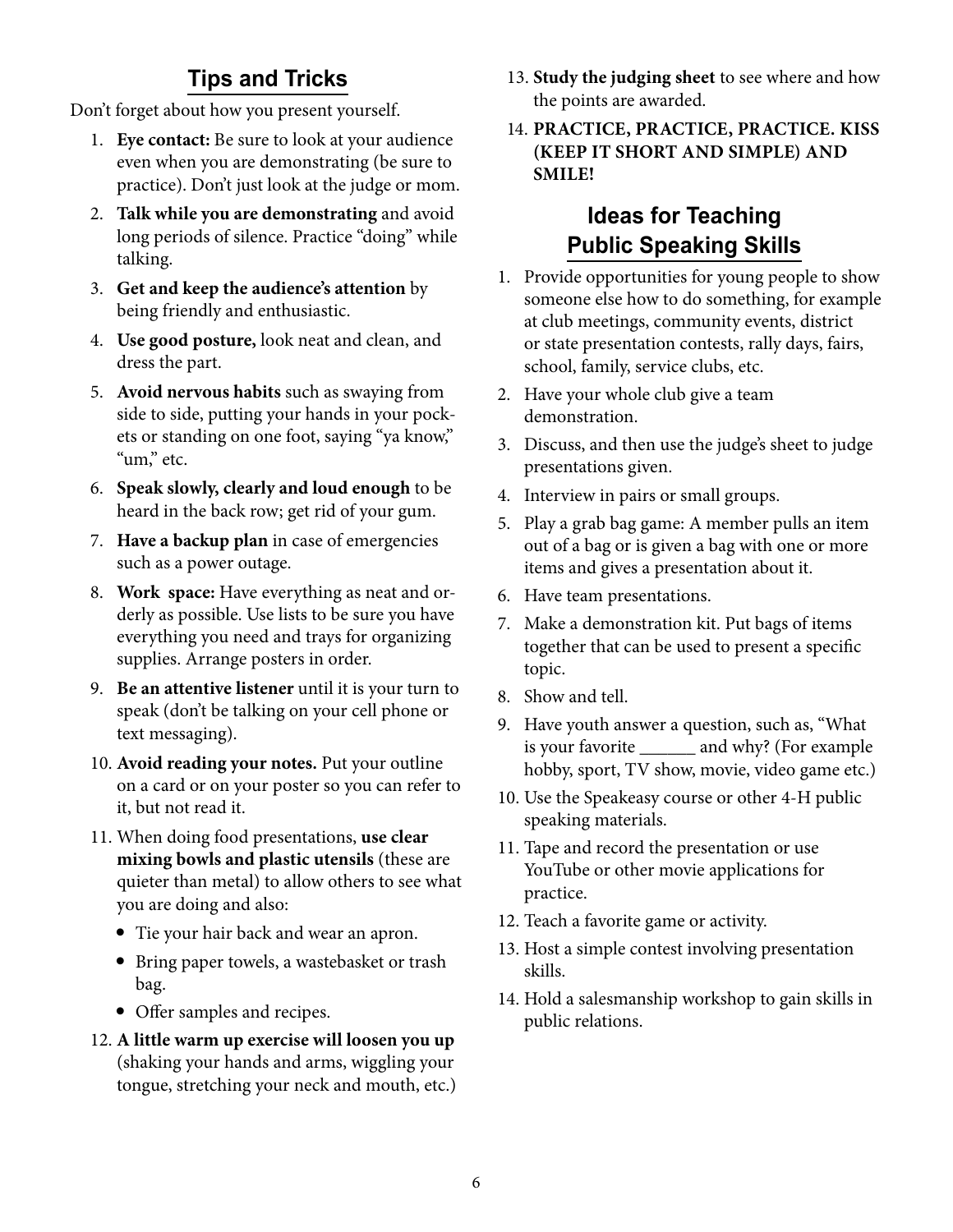# **Organizing a Competition -**

#### **Categories and Divisions**

Presentation contests are open to all 4-H members.

Cloverbud presentations are awarded participation ribbons only, not a placing.

Demonstrations, Illustrated Talks and Speeches will be judged in separate age categories:

- Cloverbuds: ages 5-7
- Junior: ages 8-11
- Intermediate: ages 12-14
- Senior: ages  $15-18$

Team presentations are judged all ages together. Note: if the division of work/speech is not appropriate, teams should not be awarded a blue ribbon.

#### **Contest Site and Equipment**

If possible, pick a site with multiple rooms or a room that may be subdivided if needed for more participants. Contests may be organized by age, type of presentation, topic or other applicable method. Distance delivery capability is beneficial.

Suggested equipment:

- Video/movie equipment
- Laptop, projector, screen as needed
- Judging forms
- Pens, pencils, paper
- Ribbons, prizes
- Registration table
- 4-H flags, banners, decorations
- Easel
- Presentation table and/or podium
- Audience chairs
- Microphone

#### **Judges and Judging**

Choose two to three impartial judges and send a letter, guidelines and a judging form before the contest. Consider holding an orientation for new judges. Mail a thank you to each judge and videographer (or give out at the contest). Judges should fill out the evaluation form and talk to the presenter about how he/she did.

Remember, this is a learning experience for the participant, so give constructive comments, always including something encouraging! All presentations will be judged using the Danish judging system, unless otherwise noted.

#### **State Contest**

Contact your district agent for current procedure and deadline. **Note: Results from state contests determine eligibility for national events.** 

The champion and reserve champion in each age division and contest category are submitted to the state for judging:

- Demonstrations in each age group
- Illustrated talks in each age group
- Speeches in each age group
- Team presentations

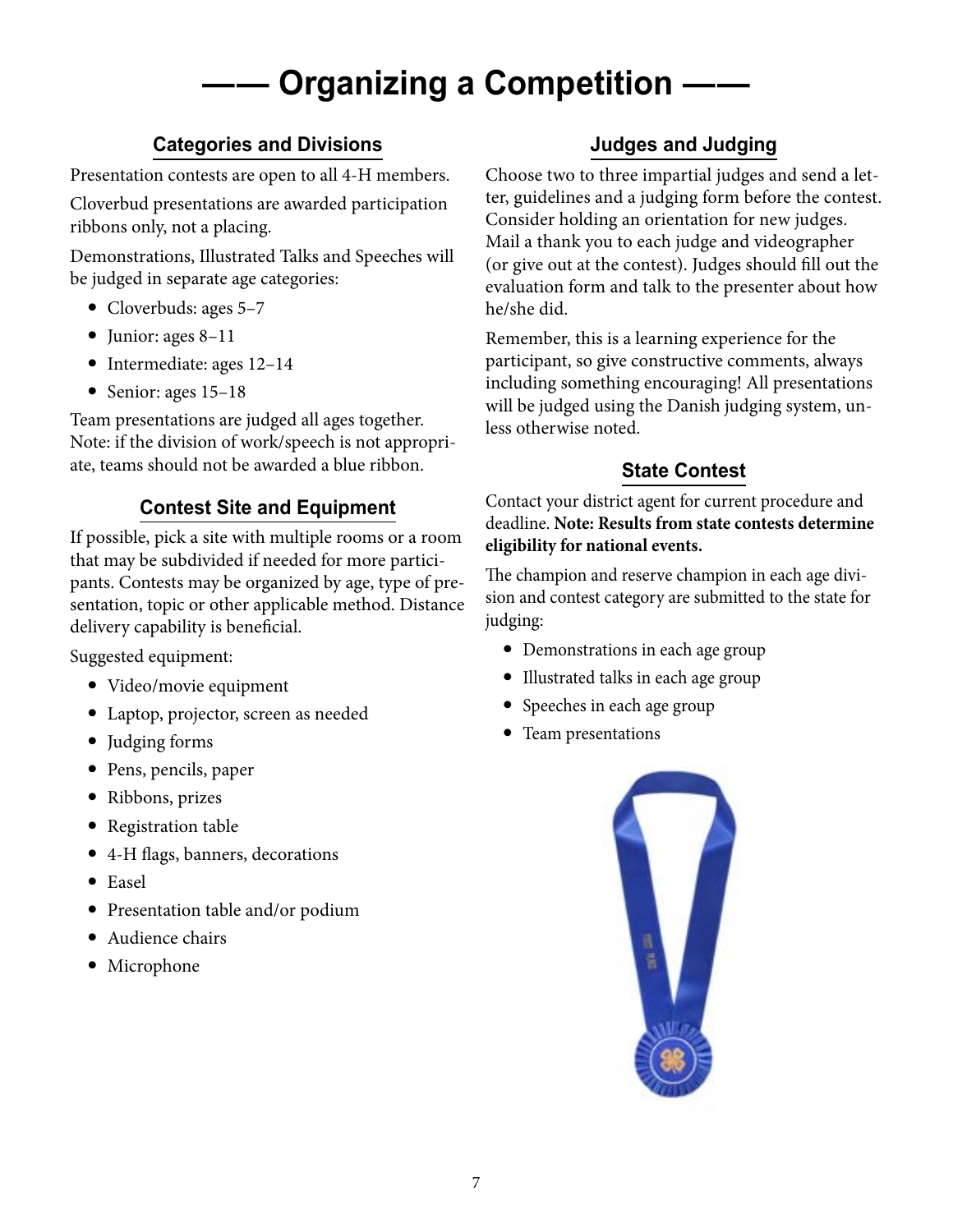# **Objectives of 4-H Public Speaking (Based on 4-H Essential Elements)**

#### **Mastery of Skills**

- Development of organizational skill**s**
- Speaking in public
- Learning about the subject presented
- Recognizing the importance of getting the facts and obtaining all of the information on a subject
- Learning how to teach others

#### **Independence**

- Setting priorities
- Managing time
- Developing skills and confidence for leadership and self-discipline

#### **Belonging**

- Support from parents, leaders, judges
- Learning and working together
- Group participation

#### **Generosity**

- Doing something valued by others raises feelings of self-worth and competence
- Helping other 4-H'ers through the process
- Developing a pleasing personal appearance before an audience
- Sharing information

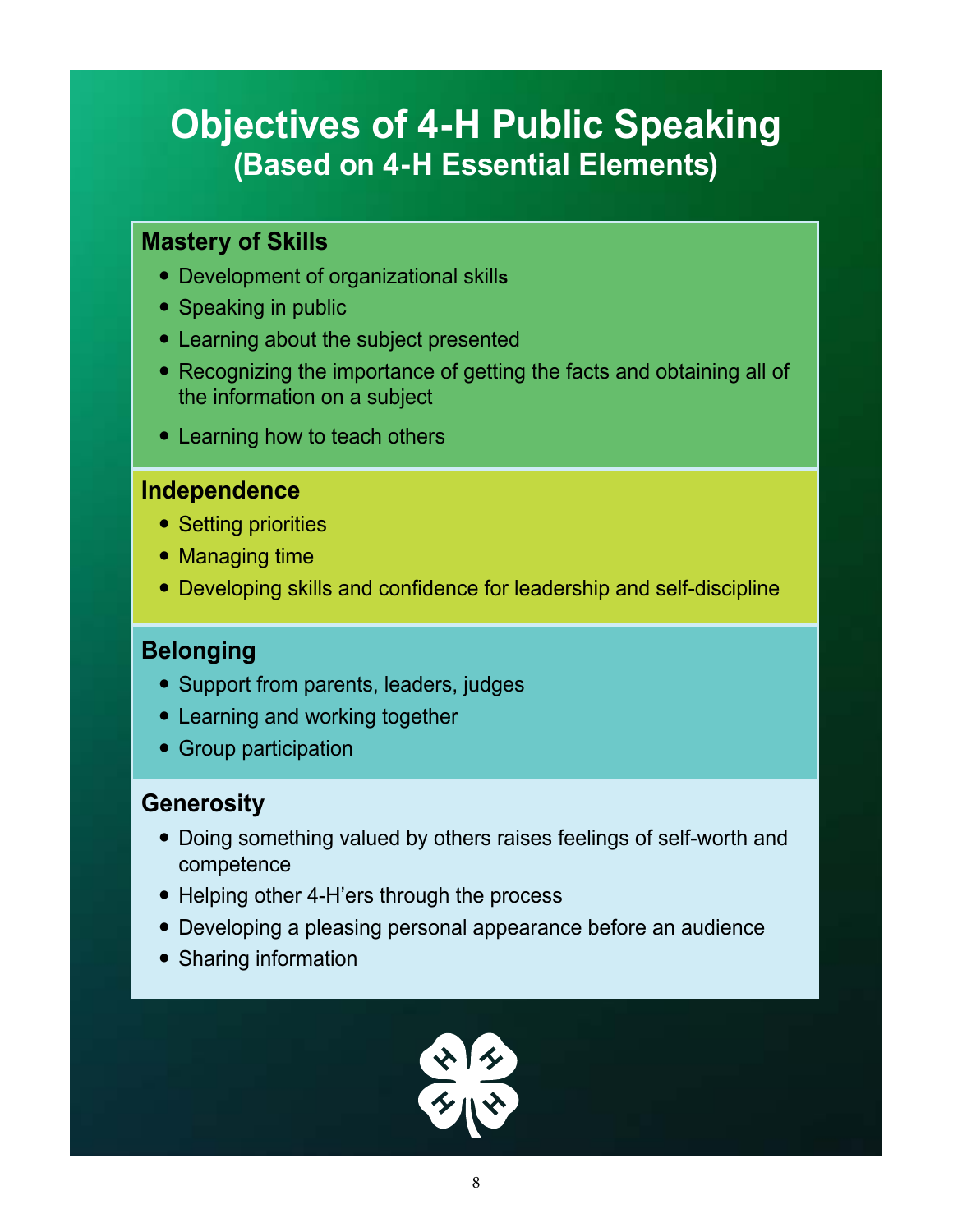# **Presentation Contest Results**

**District \_\_\_\_\_\_\_\_\_\_\_\_\_\_\_\_\_\_\_\_\_\_\_\_\_Year\_\_\_\_\_\_\_\_\_\_\_\_**

*(Optional form to record winners)* 

| Category                | <b>Illustrated Talks</b> | <b>Demonstrations</b> | <b>Speeches</b> |
|-------------------------|--------------------------|-----------------------|-----------------|
| Junior Results          |                          |                       |                 |
| Intermediate<br>Results |                          |                       |                 |
| Senior Results          |                          |                       |                 |
| <b>Team Results</b>     |                          |                       |                 |
| Comments                |                          |                       |                 |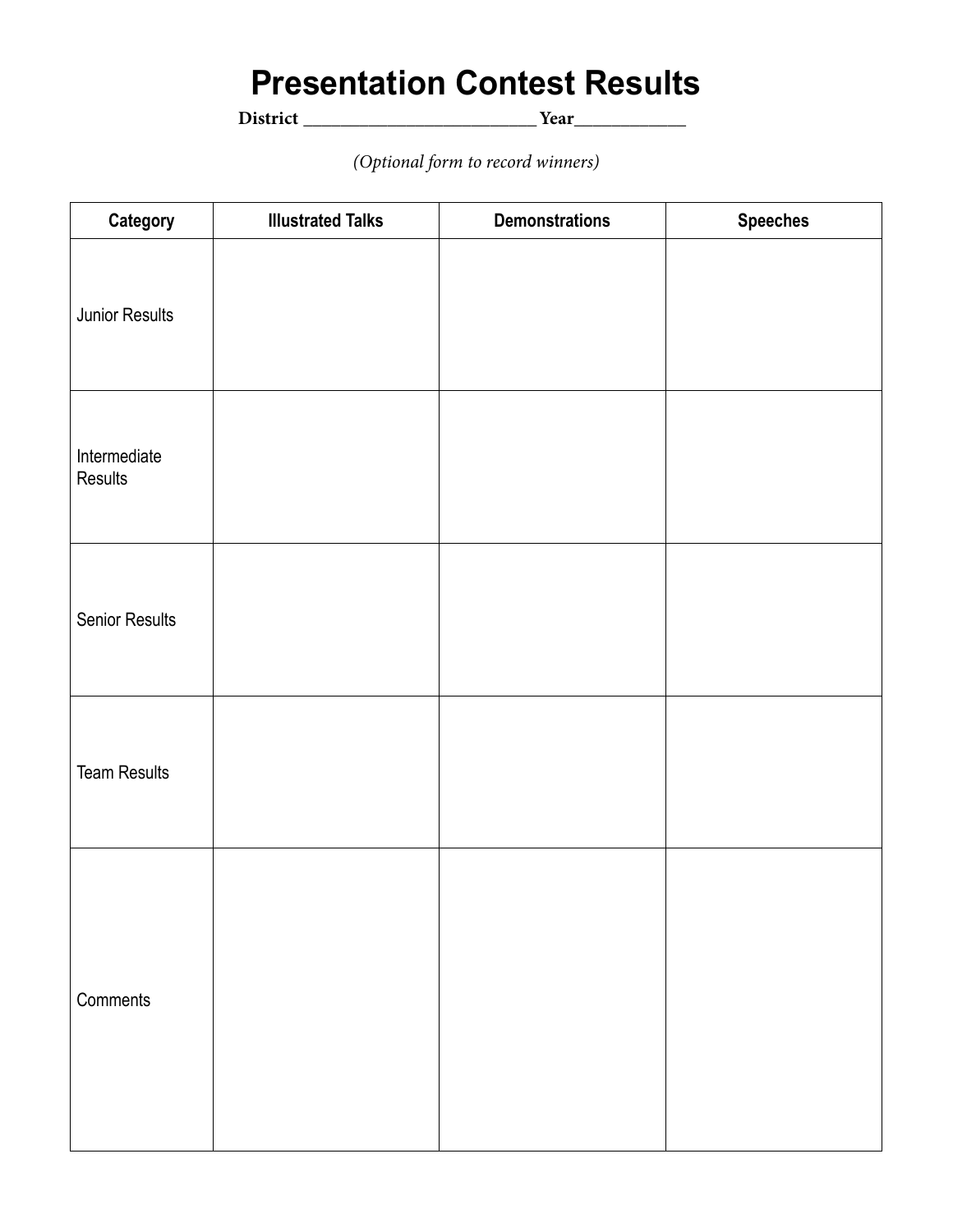

# **4-H Presentation Judging Form: Illustrated Talk/Demonstration**

| Name(s)                                                                         | Extension district |  |  |                                                                                                                             |  |
|---------------------------------------------------------------------------------|--------------------|--|--|-----------------------------------------------------------------------------------------------------------------------------|--|
|                                                                                 |                    |  |  | Years in 4-H_________Number of years presenting _________________________________                                           |  |
|                                                                                 |                    |  |  |                                                                                                                             |  |
| Type of presentation (check one): _________Illustrated Talk ______Demonstration |                    |  |  |                                                                                                                             |  |
|                                                                                 |                    |  |  | Division ______ CB <sup>*</sup> (ages 5–7). _____ Jr. (ages 8–11)______ Int. (ages 12–14) _____ Sr. (ages 15–18) _____ Team |  |
| Cloverbud presentations are awarded participation ribbons only.                 |                    |  |  |                                                                                                                             |  |

| <b>Factors Considered in Rating</b>                                                          | <b>Scores</b>                                                | <b>Comments</b> |
|----------------------------------------------------------------------------------------------|--------------------------------------------------------------|-----------------|
| Presenter                                                                                    |                                                              |                 |
| Appearance/properly dressed                                                                  | 3<br>$\overline{4}$<br>.5<br>$\overline{2}$                  |                 |
| Voice and eye contact natural                                                                | $\mathfrak{Z}$<br>5<br>2<br>$\overline{4}$                   |                 |
| Manner/poise, posture                                                                        | $\overline{3}$<br>5<br>$\overline{2}$<br>$\overline{4}$      |                 |
| Poster(s)/Media/Equipment                                                                    |                                                              |                 |
| Effective use                                                                                | 5<br>$\overline{2}$<br>3<br>$\overline{4}$                   |                 |
| Appearance overall                                                                           | $\overline{3}$<br>$\overline{2}$<br>5<br>$\overline{4}$      |                 |
| Presentation                                                                                 |                                                              |                 |
| Introduction: short and interesting                                                          | 6 7 8 9 10<br>4 5<br>2<br>3                                  |                 |
| Body: given in logical order                                                                 | 4 5 6 7 8 9 10<br>$\overline{3}$<br>2                        |                 |
| Workmanship: work area neat and orderly                                                      | 1 2 3 4 5 6 7 8 9 10                                         |                 |
| Flow of presentation: logical, organized and clear                                           | 1 2 3 4 5 6 7 8 9 10                                         |                 |
| Summary/conclusion: stresses important parts,<br>displays finished product, closing definite | 1 2 3 4 5 6 7 8 9 10                                         |                 |
| <b>Subject Matter</b>                                                                        |                                                              |                 |
| Information: accurate, up-to-date                                                            | $\mathfrak{Z}$<br>2<br>$\overline{4}$<br>-5                  |                 |
| Knowledge and ability to answer questions<br>(repeats question back before answering)        | 3<br>$\mathcal{D}_{\mathcal{L}}$<br>5<br>$\overline{4}$      |                 |
| Topic suitable to age and experience                                                         | 5<br>$\overline{2}$<br>$\mathfrak{Z}$<br>1<br>$\overline{4}$ |                 |
| <b>Setup and Take Down</b>                                                                   |                                                              |                 |
| Done by presenter                                                                            | 3<br>5<br>4                                                  |                 |
| Area left clean                                                                              | 3<br>5<br>$\overline{2}$<br>$\overline{4}$                   |                 |

Team Presentations: Division of work was appropriate\_\_\_\_\_ Yes\_\_\_\_\_ No (If no, team is not eligible for blue ribbon)

Overall Score (total points given above): \_\_\_\_\_\_\_\_\_

Overall Comments from Judge:

| Ribbon Awarded: Purple Blue Red                             |  |            |            |              | White         | Cloverbud. | <b>SCORING</b> | <b>RIBBONS</b> |
|-------------------------------------------------------------|--|------------|------------|--------------|---------------|------------|----------------|----------------|
|                                                             |  |            |            |              |               |            | $98 - 100$     | Purple         |
| Division Champion (circle one):                             |  | <b>YES</b> | NO.        |              |               |            | $90 - 100$     | Blue           |
| Division Reserve Champion (circle one):                     |  |            | <b>YES</b> | NO.          |               |            | $80 - 89$      | Red            |
| <b>JUDGE'S SIGNATURE:</b>                                   |  |            |            |              | DATE:         |            | $60 - 79$      | White          |
| <b>District Level Contest</b><br><b>State Level Contest</b> |  |            |            | 59 and below | Participation |            |                |                |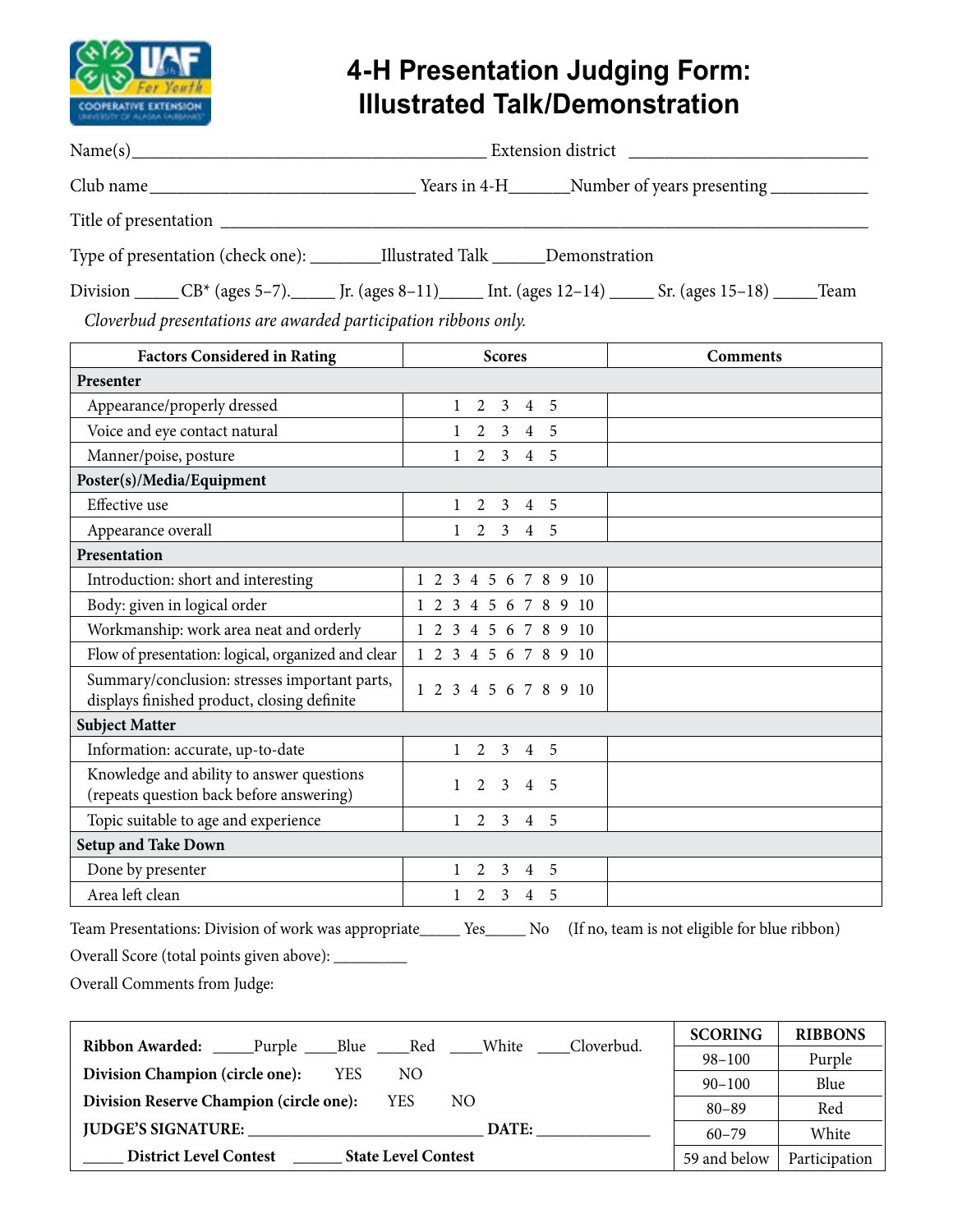

# **4-H Presentation Judging Form: Speech**

|                                                                                                                                                                                    |  | Years in 4-H__________ Number of years presenting _______________________________ |  |  |  |
|------------------------------------------------------------------------------------------------------------------------------------------------------------------------------------|--|-----------------------------------------------------------------------------------|--|--|--|
|                                                                                                                                                                                    |  |                                                                                   |  |  |  |
| Type of presentation (check one): ___________Illustrated Talk _______Demonstration                                                                                                 |  |                                                                                   |  |  |  |
| Division ______ CB* (ages 5–7) ______ Jr. (ages 8–11) _____ Int. (ages 12–14) _____ Sr. (ages 15–18) _____ Team<br>Cloverbud presentations are awarded participation ribbons only. |  |                                                                                   |  |  |  |
| <b>Factors Considered in Rating</b><br><b>Scores</b><br><b>Comments</b><br><b>Contract Contract Contract</b>                                                                       |  |                                                                                   |  |  |  |
| Presenter                                                                                                                                                                          |  |                                                                                   |  |  |  |
| Next unll groomed and dressed environmentally $\begin{bmatrix} 1 & 2 & 3 & 4 \end{bmatrix}$                                                                                        |  |                                                                                   |  |  |  |

| Neat, well-groomed and dressed appropriately                                                                                            | 2<br>$\overline{3}$<br>$\overline{4}$<br>-5             |
|-----------------------------------------------------------------------------------------------------------------------------------------|---------------------------------------------------------|
| Eye contact with audience, good posture/body<br>language                                                                                | $\overline{2}$<br>$3 \quad 4$<br>-5                     |
| <b>Audibility</b>                                                                                                                       |                                                         |
| Pitch, volume, speed, tone, rhythm                                                                                                      | .5<br>2<br>$\overline{3}$<br>$\overline{4}$             |
| Clear pronunciation, easy to understand                                                                                                 | $\mathfrak{Z}$<br>-5<br>2<br>$\overline{4}$             |
| Enthusiastic, personality shows through                                                                                                 | $\overline{2}$<br>$\mathfrak{Z}$<br>$\overline{4}$<br>5 |
| Speaker captures and retains attention                                                                                                  | $\mathfrak{Z}$<br>$\overline{2}$<br>$\overline{4}$<br>5 |
| Presentation                                                                                                                            |                                                         |
| Introduction: interesting, on topic                                                                                                     | 3 4 5 6 7 8 9 10<br>$1\quad2$                           |
| Main points organized                                                                                                                   | 1 2 3 4 5 6 7 8 9 10                                    |
| Flow of speech (smooth)                                                                                                                 | $1\ 2\ 3\ 4\ 5\ 6\ 7\ 8\ 9\ 10$                         |
| Conclusion (short, interesting and final)                                                                                               | 1 2 3 4 5 6 7 8 9 10                                    |
| Appropriate use of notes (if used, displays<br>confidence and composure)                                                                | 1 2 3 4 5 6 7 8 9 10                                    |
| General                                                                                                                                 |                                                         |
| Originality                                                                                                                             | 3<br>5<br>2<br>$\overline{4}$                           |
| Use of correct grammar and vocabulary                                                                                                   | $\mathfrak{Z}$<br>$\overline{2}$<br>$\overline{4}$<br>5 |
| Information age appropriate                                                                                                             | $\overline{2}$<br>$\mathfrak{Z}$<br>$\overline{4}$<br>5 |
| Speaker understands content of the speech /<br>Knowledge and ability to answer questions (re-<br>peats questions back before answering) | $\overline{4}$<br>$\overline{2}$<br>$\mathbf{3}$<br>-5  |

Team Presentations: Division of work was appropriate\_\_\_\_\_ Yes\_\_\_\_\_ No (If no, team is not eligible for blue ribbon)

Overall Score (total points given above): \_\_\_\_\_\_\_\_\_

Overall Comments from Judge:

Ē

| Cloverbud<br>White<br><b>Ribbon Awarded:</b>                 | <b>SCORING</b> | <b>RIBBONS</b> |
|--------------------------------------------------------------|----------------|----------------|
| _____Purple ____Blue ____Red                                 | $98 - 100$     | Purple         |
| Division Champion (circle one):<br><b>YES</b><br>NO.         | $90 - 100$     | Blue           |
| Division Reserve Champion (circle one):<br><b>YES</b><br>NO. | $80 - 89$      | Red            |
| <b>JUDGE'S SIGNATURE:</b><br>DATE:                           | $60 - 79$      | White          |
| <b>District Level Contest</b><br><b>State Level Contest</b>  | 59 and below   | Participation  |